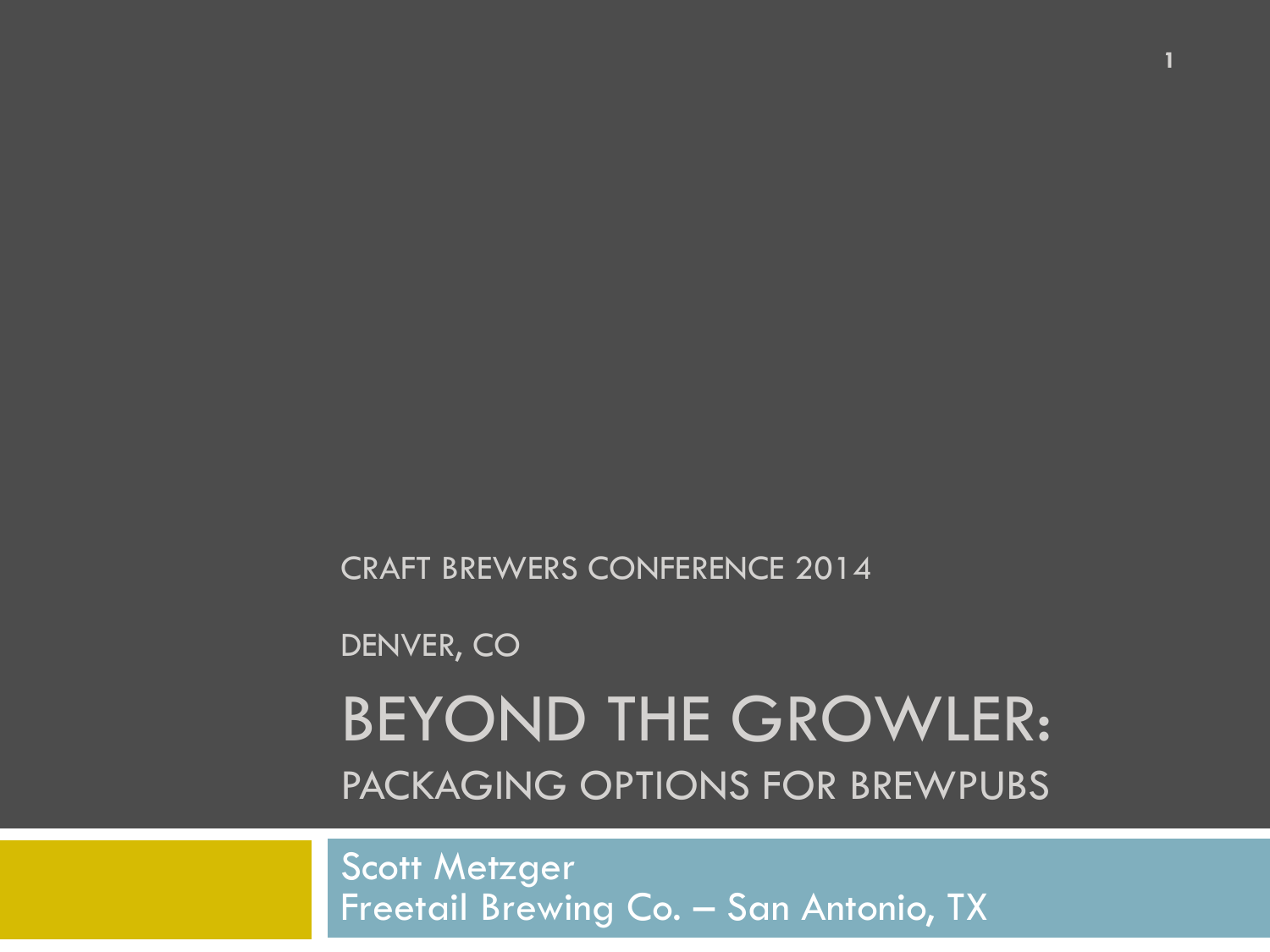#### Background

- □ Founded & opened Freetail Brewing Co. in 2008
- $\Box$  15 barrel brewhouse
- $\Box$  4,700 sq ft building, approx 900 allocated to the brewery
- $\Box$  1,041 barrels in 2013, all sold direct to consumer at pub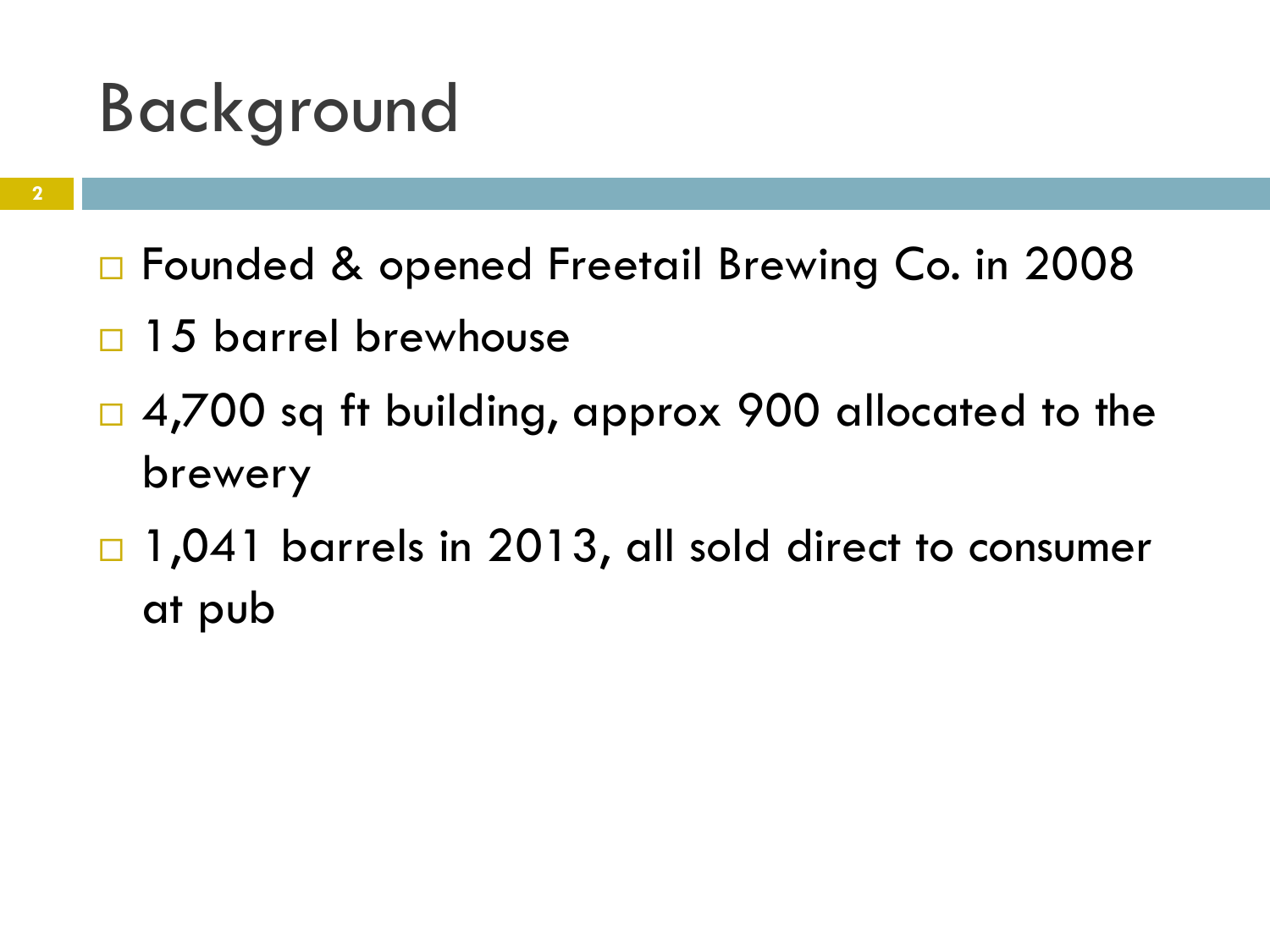# Brewpub Packaging Dilemma

- $\Box$  The opportunity
	- **□** People want to take your beer home!
	- **□** Their most preferred package may also be the best revenue generator. My experience in revenue  $\frac{s}{\alpha}$ : Bomber > Growler > Keg but profitability: Growler > Bomber > Keg (but not by much)
- $\Box$  The problem
	- **□** Packaging requires two things you are unlikely to have an excess of:
		- Space
		- **n** Money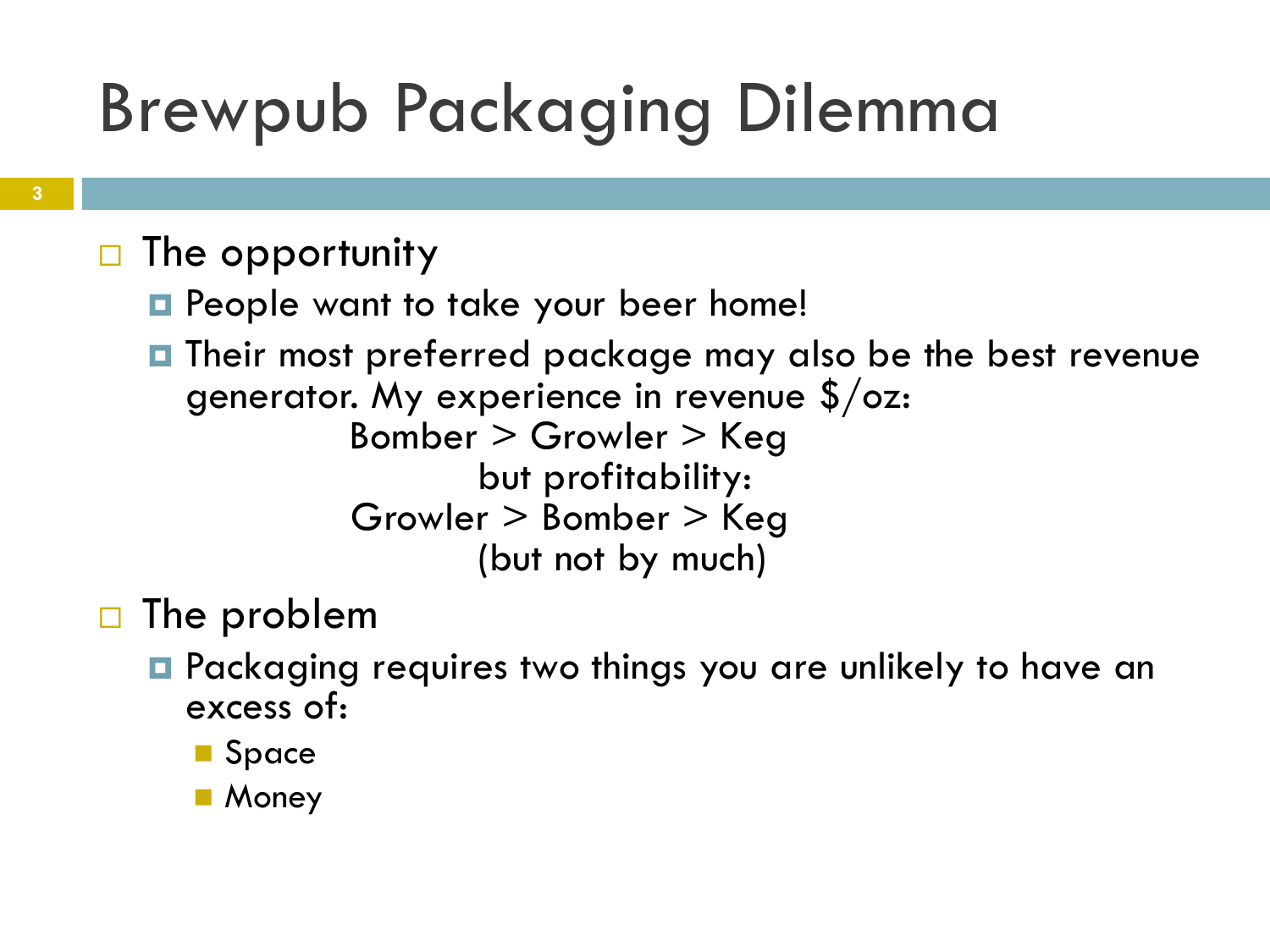# Direct to Consumer, Off-Premise Breakdown

*Freetail Brewing Co. breakdown of Off-premise sales for 2013* 

|                | % of Volume | $\sqrt{9}$ of \$ | $\cos\%$    |
|----------------|-------------|------------------|-------------|
| Growlers       | $6.8\%$     | $6.1\%$          | $8 - 12%$   |
| <b>Bombers</b> | $5.7\%$     | $8.6\%$          | $10 - 14\%$ |
| Kegs           | $2.5\%$     | 0.8%             | $18 - 22%$  |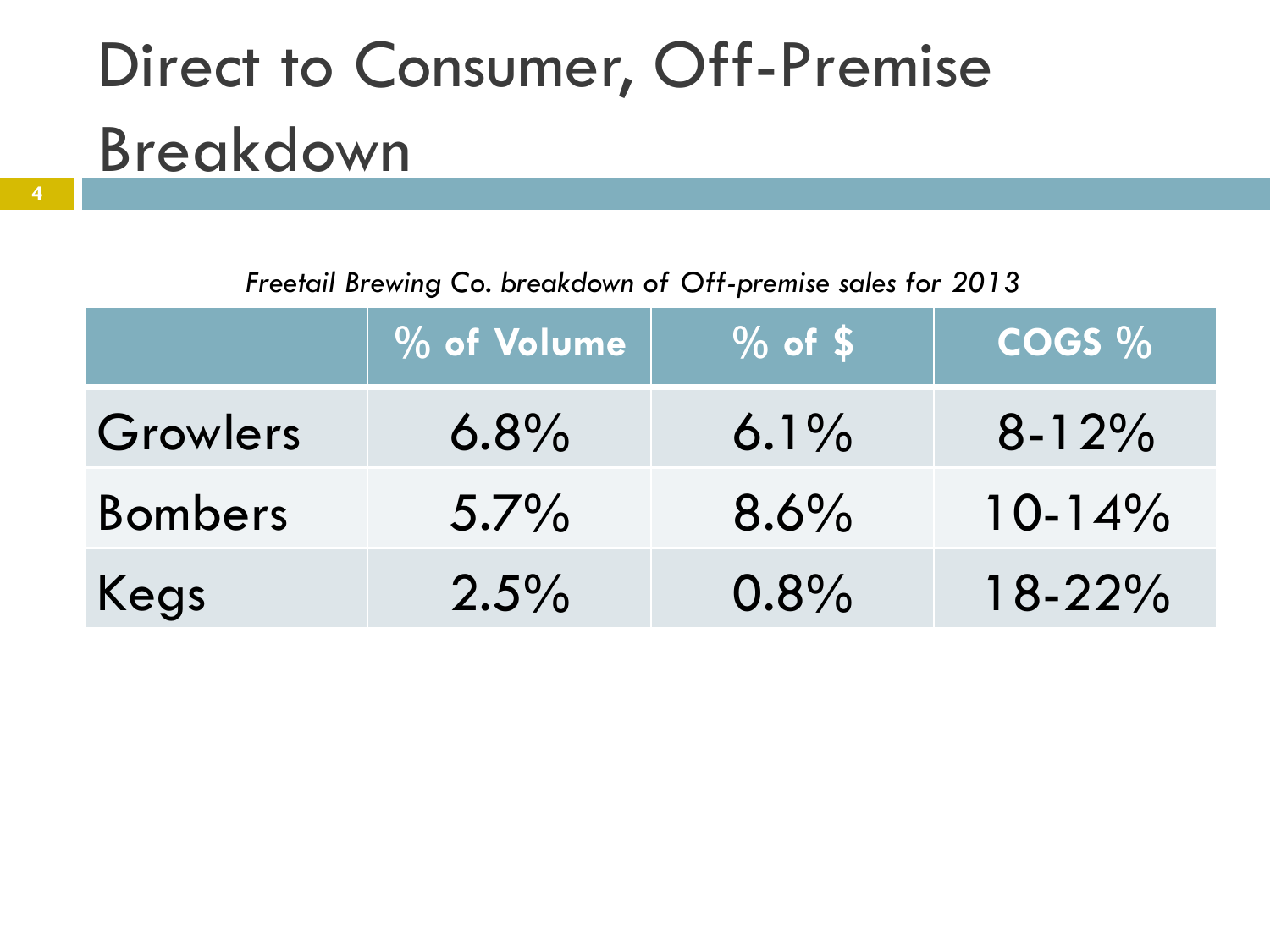#### **Options**

#### $\square$  Stick to growlers & kegs (if you have them)

- **□** Growlers usually more profitable but in my experience, no cannibalization of growler sales by offering another package
	- n Shelf life of growler v. bottle/can sets them apart (so will the liquid available in each)
	- **n** Sanitation/quality issues from growlers becoming a bigger point of discussion
- □ Hand-bottling
	- **□** Labor-intensive, quality concerns
- $\Box$  Invest in a packaging line
	- **□** Expensive, requires space
- □ Mobile packaging services
	- May not be available in your area, possible to out-grow, can be expensive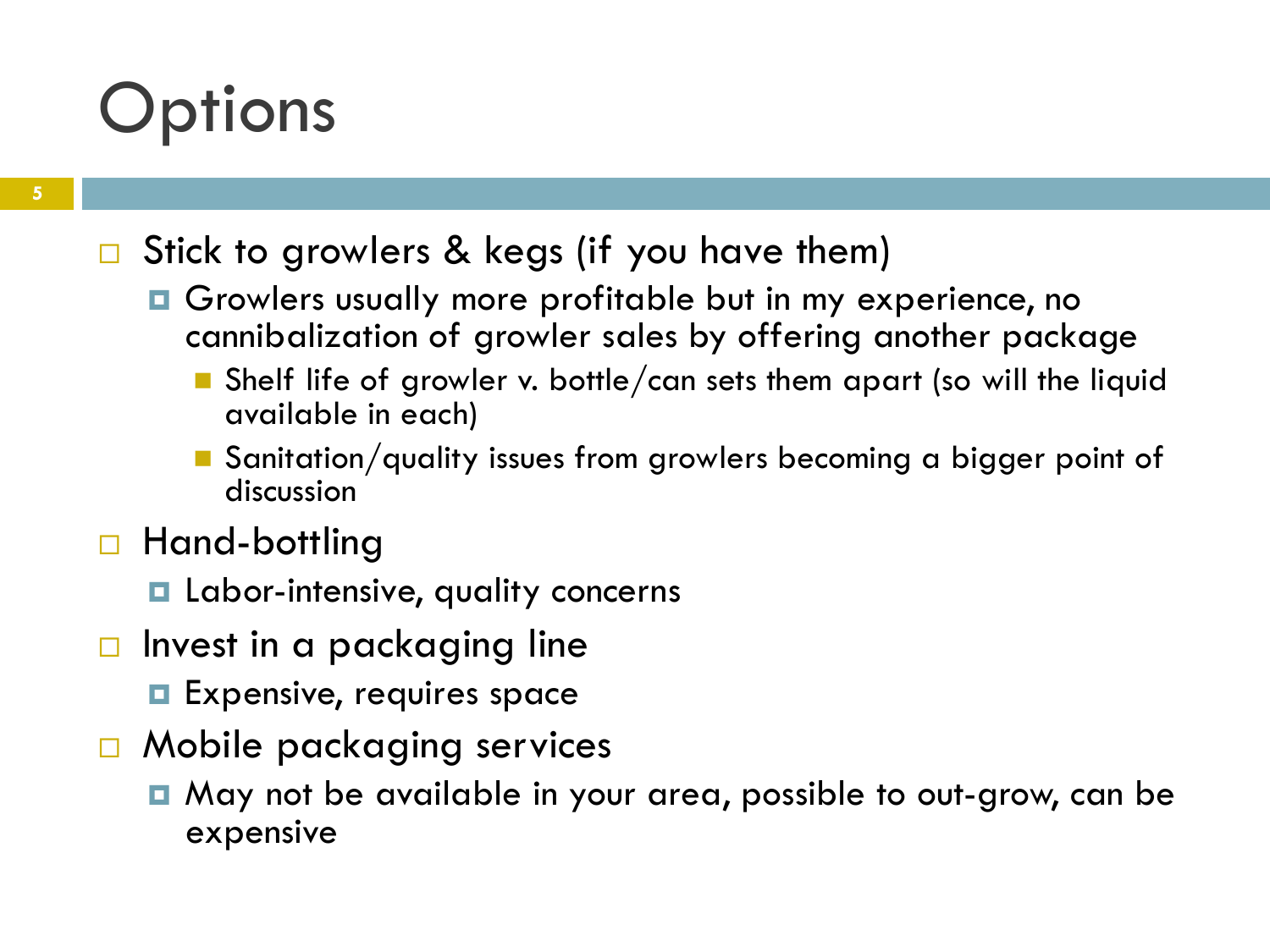#### Mobilization Costs for Various Options

|                      | <b>Hand Bottling</b> | <b>Purchase Packaging</b><br><b>Line</b> | <b>Mobile Packaging</b> |
|----------------------|----------------------|------------------------------------------|-------------------------|
| <b>Fixed Cost</b>    | \$150                | $$9,000 -$<br>\$150,000                  | \$3000-4500/<br>label   |
| <b>Variable Cost</b> | \$24.39/case         | $$7.85 -$<br>$$13.37/c$ ase              | \$13.47/case            |
| Output               | $4 \text{ cs/hour}$  | $8 - 85$ cs/hour                         | $80 \text{ cs/hour}$    |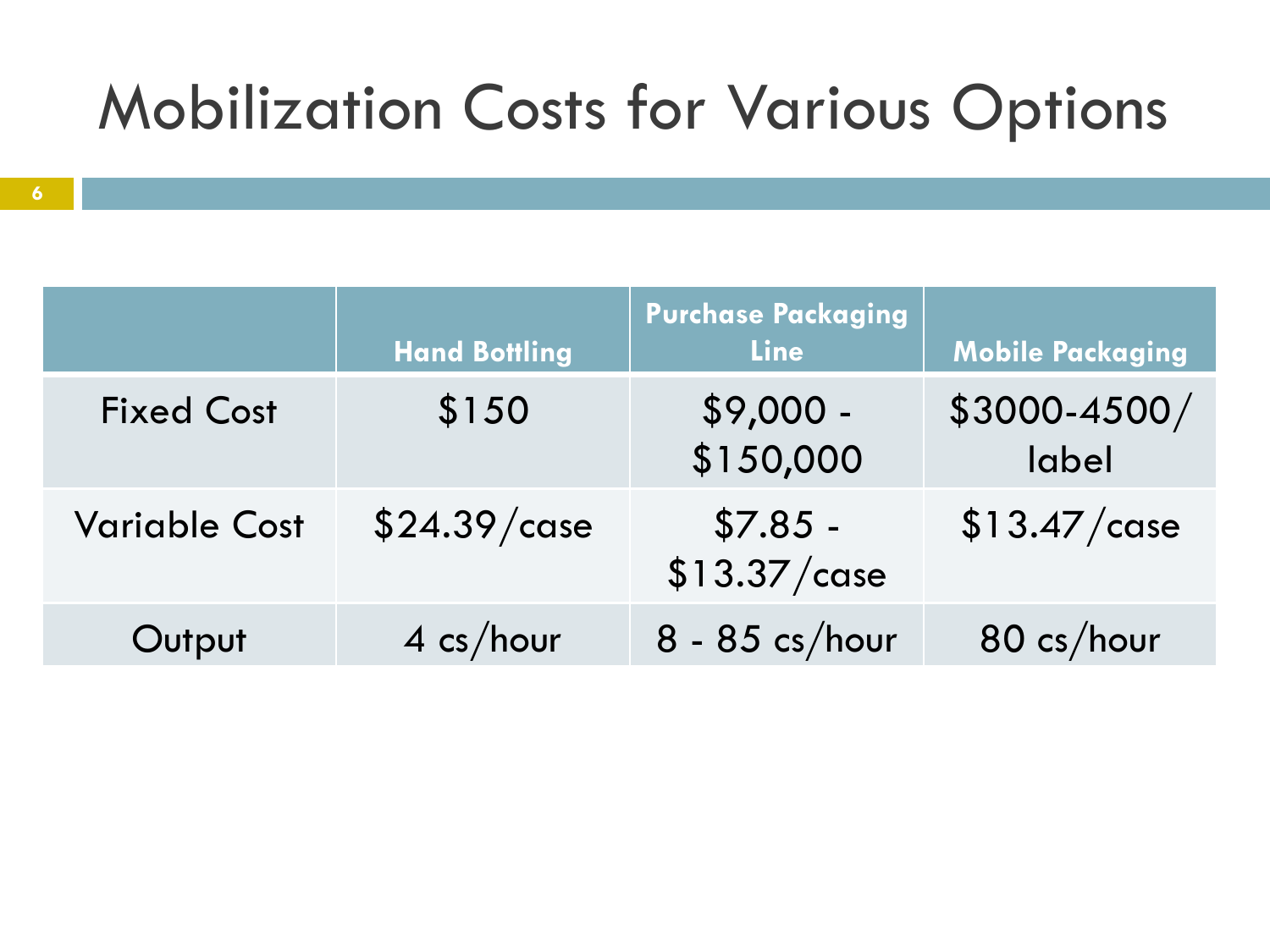#### Base Assumptions

- **7**
- □ 15.03 cases/barrel for 22oz bombers
- $\Box$  13.77 cases/barrel for 12oz packages
- $\Box$  Assume constant \$50/barrel beer costs for all examples
- $\Box$  My cost for bombers: \$7.37/case for local supplier delivering small quantities (usually 1 or 2 pallets). Your price will vary significantly
- $\Box$  My cost for caps: 1.2 cents/cap = 14.4 cents/case x1.33 (lots of caps end up on the floor)  $=$  19 cents/case
- $\Box$  My cost for labels (usually try to order at least 6,000 at a time)  $=$  $$0.15/$ label =  $$1.95$  case (12 on bottles, one on side of case)
- Labor: Assume brewer labor costs  $$15/h$ our (adjust this to fit your own circumstances)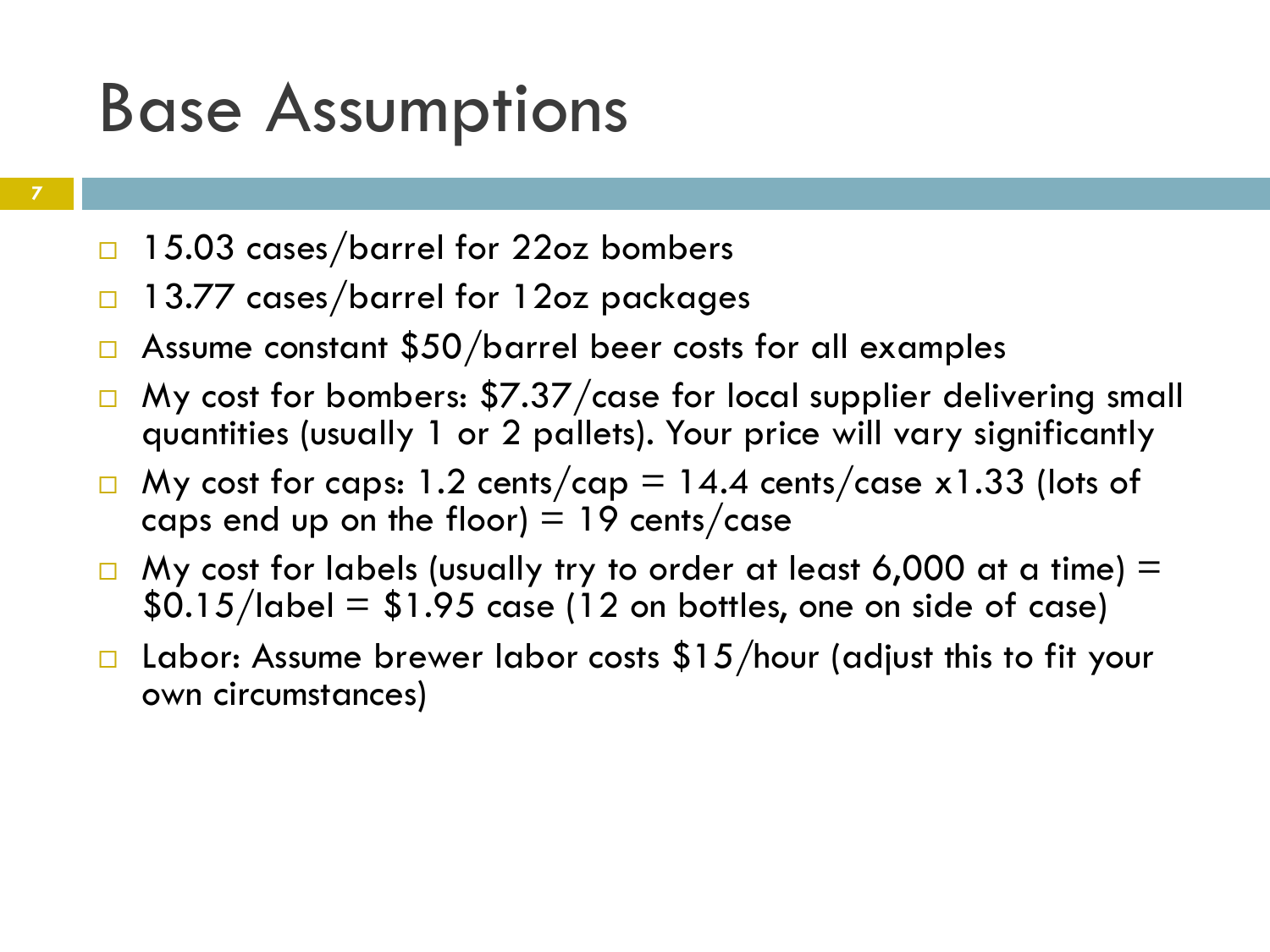# Hand Bottling

- **8**
- □ Blichmann Beer Gun around \$75 on the web. (You'll want at least two).



|                         | Cost     |
|-------------------------|----------|
| <b>Fixed Investment</b> | \$150    |
| <b>Costs Per Case</b>   |          |
| <b>Beer Cost</b>        | \$3.33   |
| <b>Bottles</b>          | \$7.37   |
| Caps                    | \$0.19   |
| Labels                  | \$1.95   |
| Labor*                  | \$11.25  |
| <b>TOTAL</b>            | \$24.09  |
| Converted back to BBLs  | \$362.07 |

\*3 brewers =  $$45/h$ our, producing 4 cases/hour =  $$11.25/c$ ase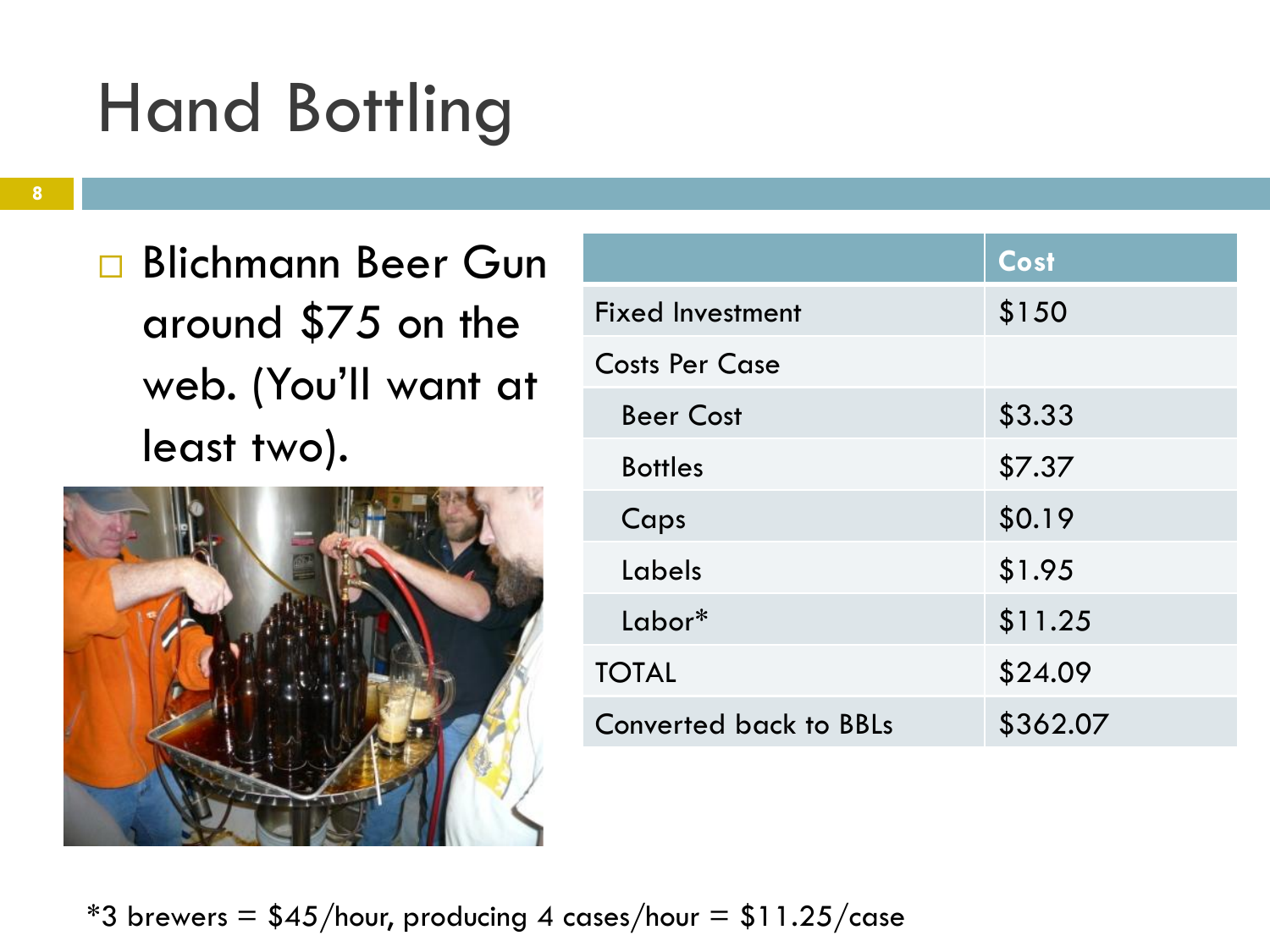# Invest in a Packaging Line

- $\Box$  What we have: 6-head Meheen set up for 22oz bombers, purchased in 2011.
- □  $Cost = $54,325$

Shipping  $= $900$ Air compressor  $= $1700$  $"$ Total cost =  $$56,925$ 

| <b>Fixed Investment</b> | \$56,925 |  |
|-------------------------|----------|--|
| <b>Costs per Case</b>   |          |  |
| <b>Beer Cost</b>        | \$3.33   |  |
| <b>Bottles</b>          | \$7.37   |  |
| Caps                    | \$0.19   |  |
| Labels                  | \$1.95   |  |
| Labor*                  | \$0.53   |  |
| <b>TOTAL</b>            | \$13.37  |  |
| Converted back to BBL   | \$200.95 |  |

Labor = 3 brewers =  $$45/h$ our producing 85 cases/ hour  $=$  \$0.53/case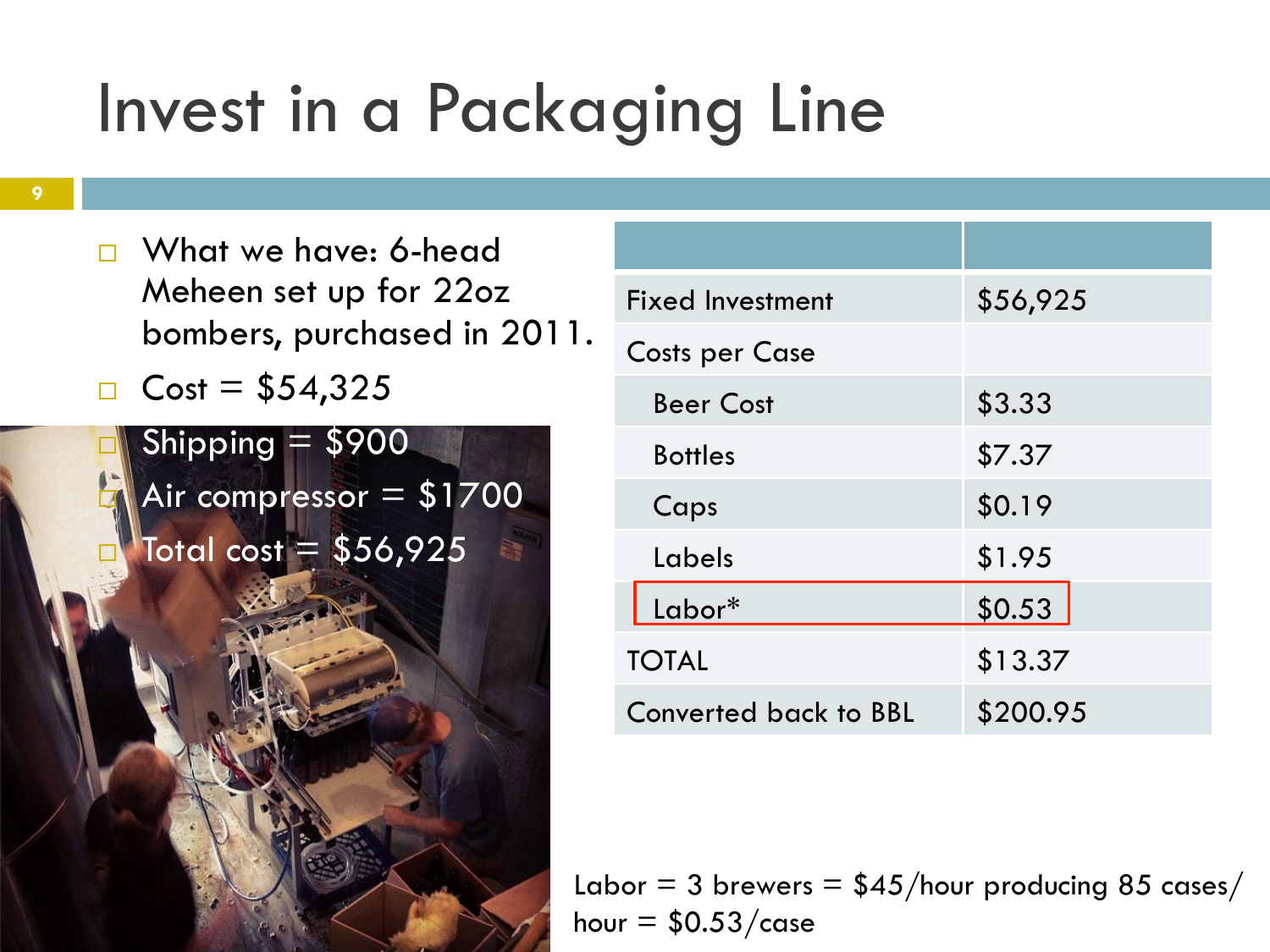#### **Other Options**

- $\Box$  GW Kent 4-head counter pressure filling for carbonated beverages = ~\$9,000, 8 cases/hour
- $\Box$  Wild Goose & Cask systems both making small scale canning lines
	- ¤ WGC-50: 2-head manual filler with semi-auto seamer: \$30,000
	- $\blacksquare$  We just bought a new WGC-250 with date coder, lots of add-ons, Ska depal  $\blacksquare$ \$150,000
- $\Box$  Meheen just introduced new 2-head filler
- $\Box$  Several new options emerging from China
- □ NOT CONSIDERED IN COST ON PREVIOUS SCREEN:
	- **E** Means of labeling
		- For years we've used Primera AP362 table top label applicator. \$1,199 on Amazon with free shipping. Can knock out 200-400 labels/hour (requires labor)
		- Just purchased new in-line labeler with date coder: \$27,535 plus shipping and installation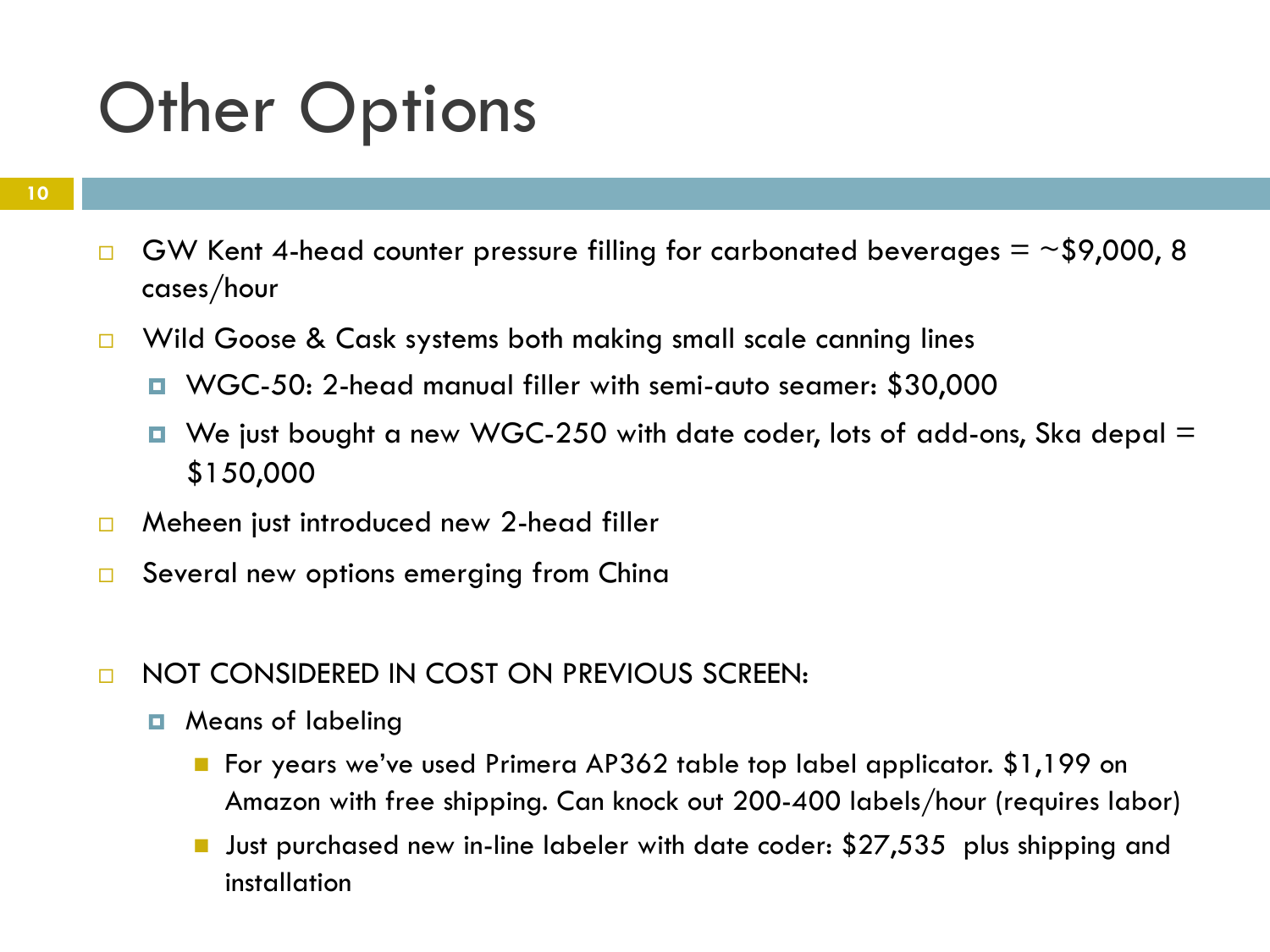# Mobile Packaging Units

- $\Box$  Little/No upfront capital outlay
- $\Box$  Provider may not be available in all areas
- $\square$  Provider will likely have a minimum volume, may make option unfeasible
- $\Box$  You will also have a long-run commitment to use this service, as a minimum order of cans is around 65,000 cans ( $\sim$ 195 barrels of beer)
- $\Box$  Alternatively, provider may offer a sleeved can option. Avoids minimum order of printed cans, but about 27% higher on overall cost
- $\Box$  Providers will be less patient with the quirks of your brewery set-up, carbonation issues, temperature of beer, etc.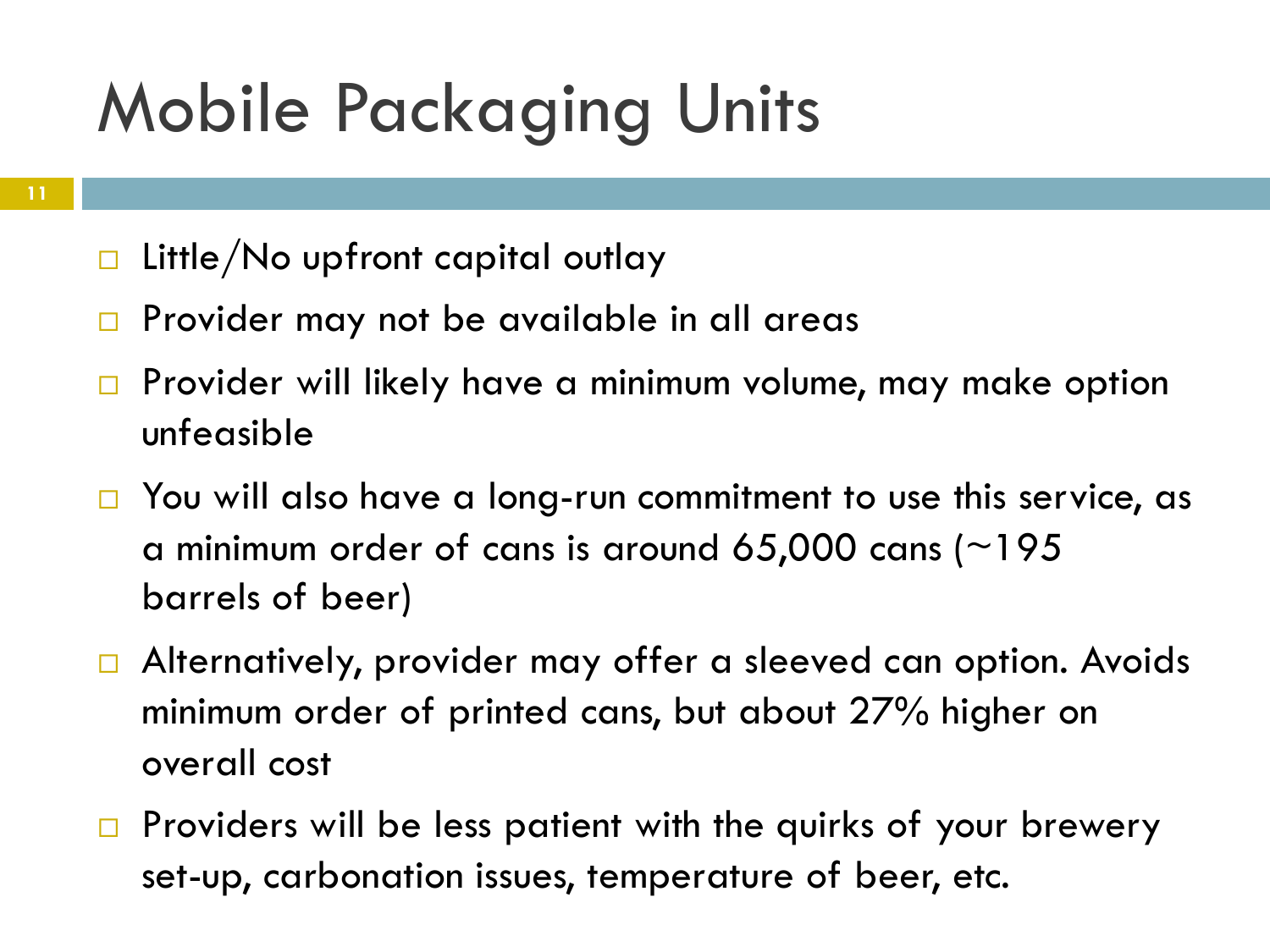#### Sample Pricing

| 12                                  |                  |
|-------------------------------------|------------------|
| <b>PROVIDER 1</b>                   | <b>Cost</b>      |
| <b>Fixed Investment</b>             | Up to \$3k/label |
| <b>Costs per Case</b>               |                  |
| <b>Beer Cost</b>                    | \$3.63           |
| <b>Canning Fee</b>                  | \$5.52           |
| <b>Cans and Lids</b>                | \$2.74           |
| <b>Plastic carriers</b>             | \$0.72           |
| <b>Cardboard Tray</b>               | \$0.24           |
| <b>Can Warehousing</b>              | \$0.24           |
| $Labor^*$                           | \$0.38           |
| <b>TOTAL</b>                        | \$13.47          |
| <b>Converted back to BBL</b>        | \$185.48         |
| Add up to $$3.60/c$ ase for sleeves |                  |

 $*2$  brewers = \$30/hour producing 80 cases/hour = \$0.375/case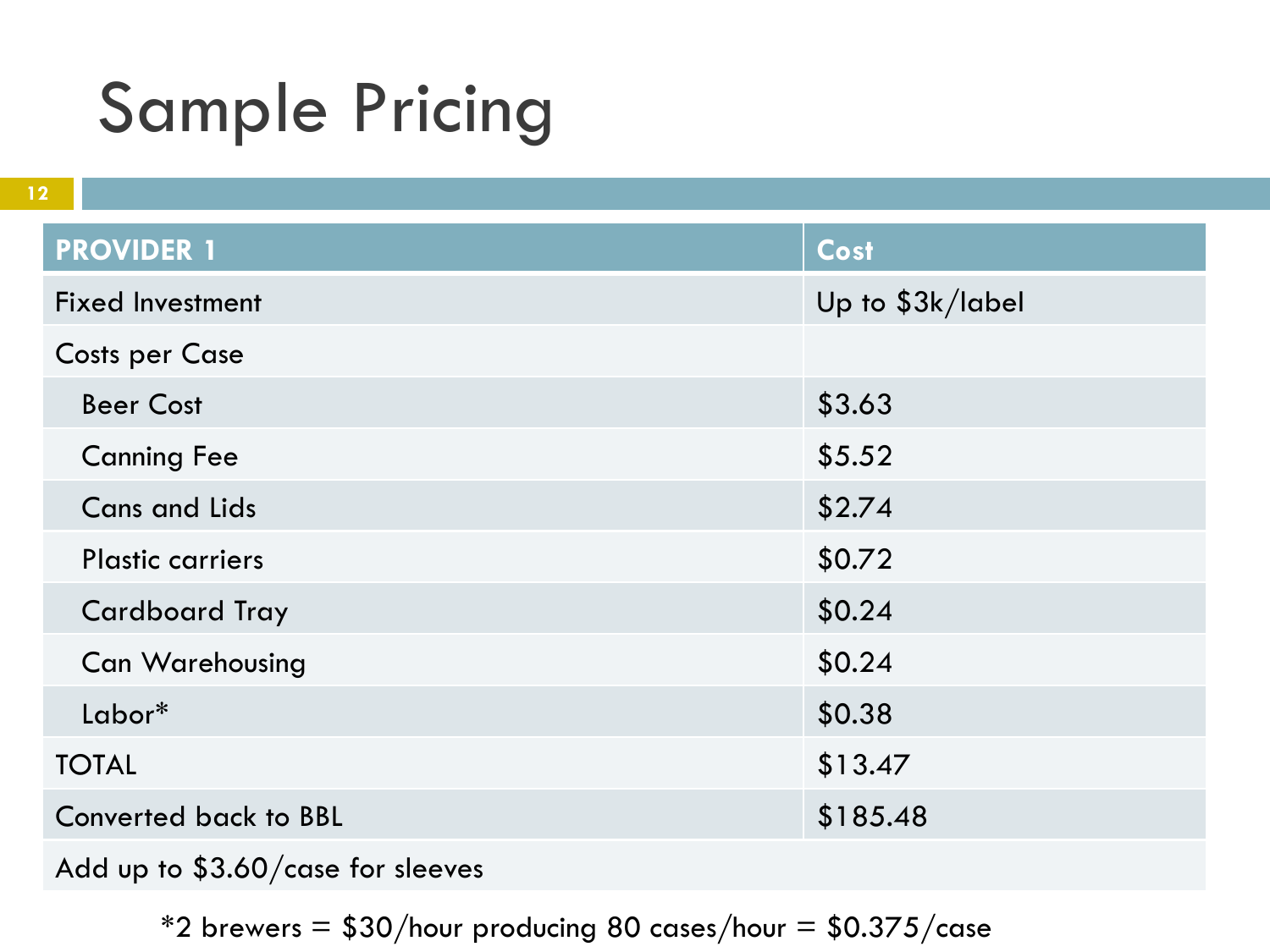#### Requirements to Run Mobile Packaging

- [This is an example from one provider, others may be willing to work with variance from these requirements]
- $\Box$  Canning line must be able to get within 15 feet of tank packaging from
- $\square$  Need 8' x 30' of space
- $\square$  Need source of clean, dry, 150 psi at 12 cfm of compressed air. Provider can supply at extra cost
- □ Beer at 32-35 degrees (colder preferred)
- $\square$  Max 2.6 volumes of CO2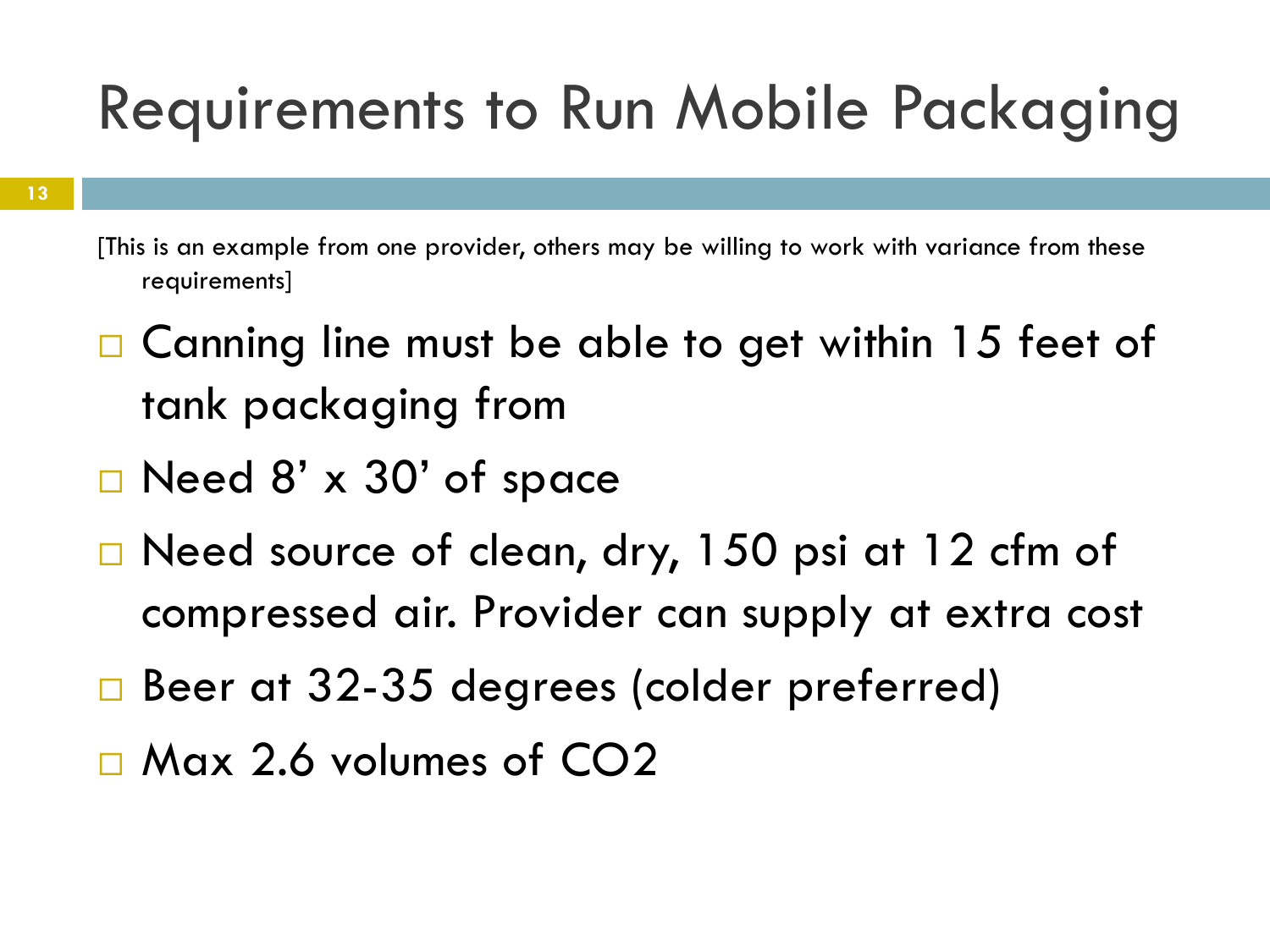# Buying Your Own Canning Line

 $\Box$  Probably not an option for most brewpubs. Canning lines *may* be compact, but inventories of cans are *not* 

|  |  |  | <b>Variable Cost of Running Owned Line</b> |
|--|--|--|--------------------------------------------|
|--|--|--|--------------------------------------------|

| <b>Beer Cost</b>      | $$3.63/c$ ase |
|-----------------------|---------------|
| Cans & Lids           | \$2.70        |
| Carriers              | \$0.48        |
| Trays                 | \$0.48        |
| $Labor*$              | \$0.56        |
| Total Cost/Case       | \$7.85        |
| Converted back to BBL | \$108.09      |

|                                                  | Cost                                           |
|--------------------------------------------------|------------------------------------------------|
| Capital                                          | \$150,000                                      |
| Min order of Cans                                | \$5,500.00                                     |
| Min order of Lids                                | \$9,800.00                                     |
| Min order of<br>carriers                         | \$2,200                                        |
| Min order of trays                               | \$1,000                                        |
|                                                  |                                                |
| <b>Potential Variable</b><br><b>Cost Savings</b> | \$5.62/case                                    |
|                                                  | <u> Breakeven at 26,690 cases = 1,938 bbls</u> |

\*assume 3 brewers working with your own line  $= $45/h$ our, 80 case/hour  $= $0.56/c$ ase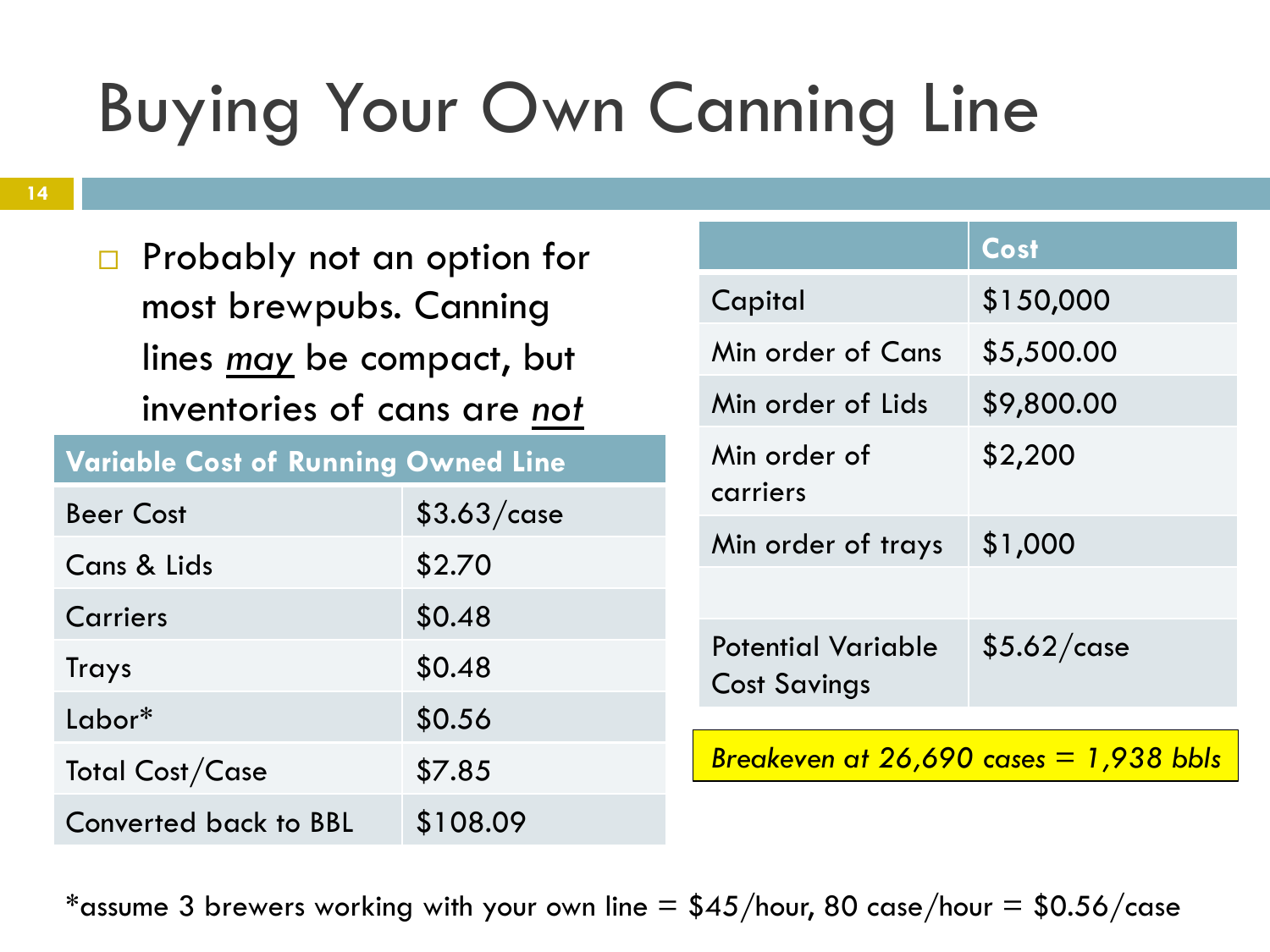#### Selling Packaged Beer

- **15**
- □ You've got beer packaged, now how do you sell it?
	- Not economically/logistically feasible to package very small quantities
	- **□** Too large of quantities not ideal from a product quality standpoint
	- At Freetail original location: packaging runs as small as 15 cases to as large as 145 (bear in mind, we net anywhere from 12-14bbls/batch and still need beer for the pub)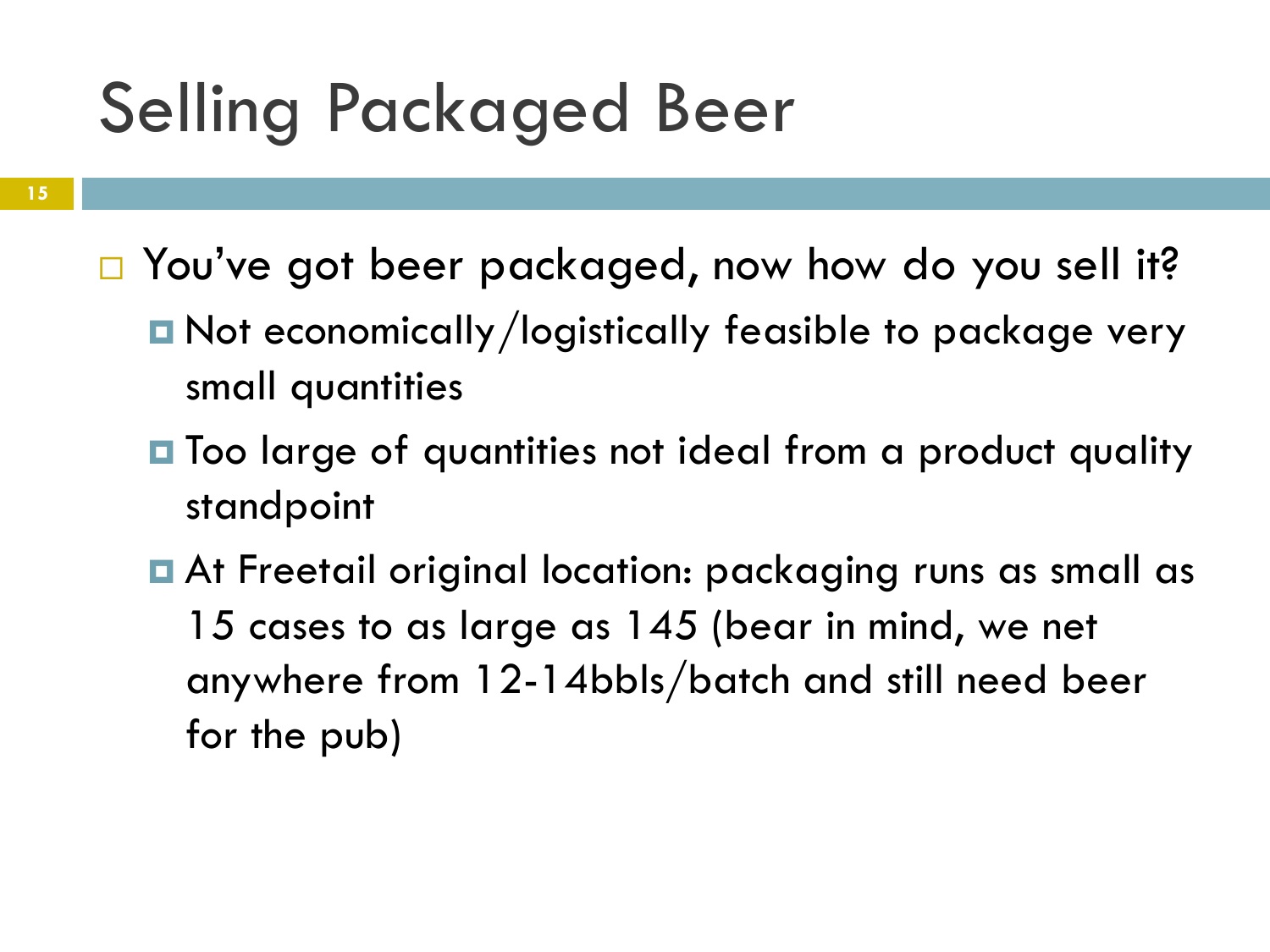### Product Selection is Key

- **16**
- $\Box$  Different considerations when packaging exclusively for sale at your pub
	- **□** Product differentiation from what's available in growlers
	- **□** Shelf-life
	- **□** How your packaged offerings drive folks back to your pub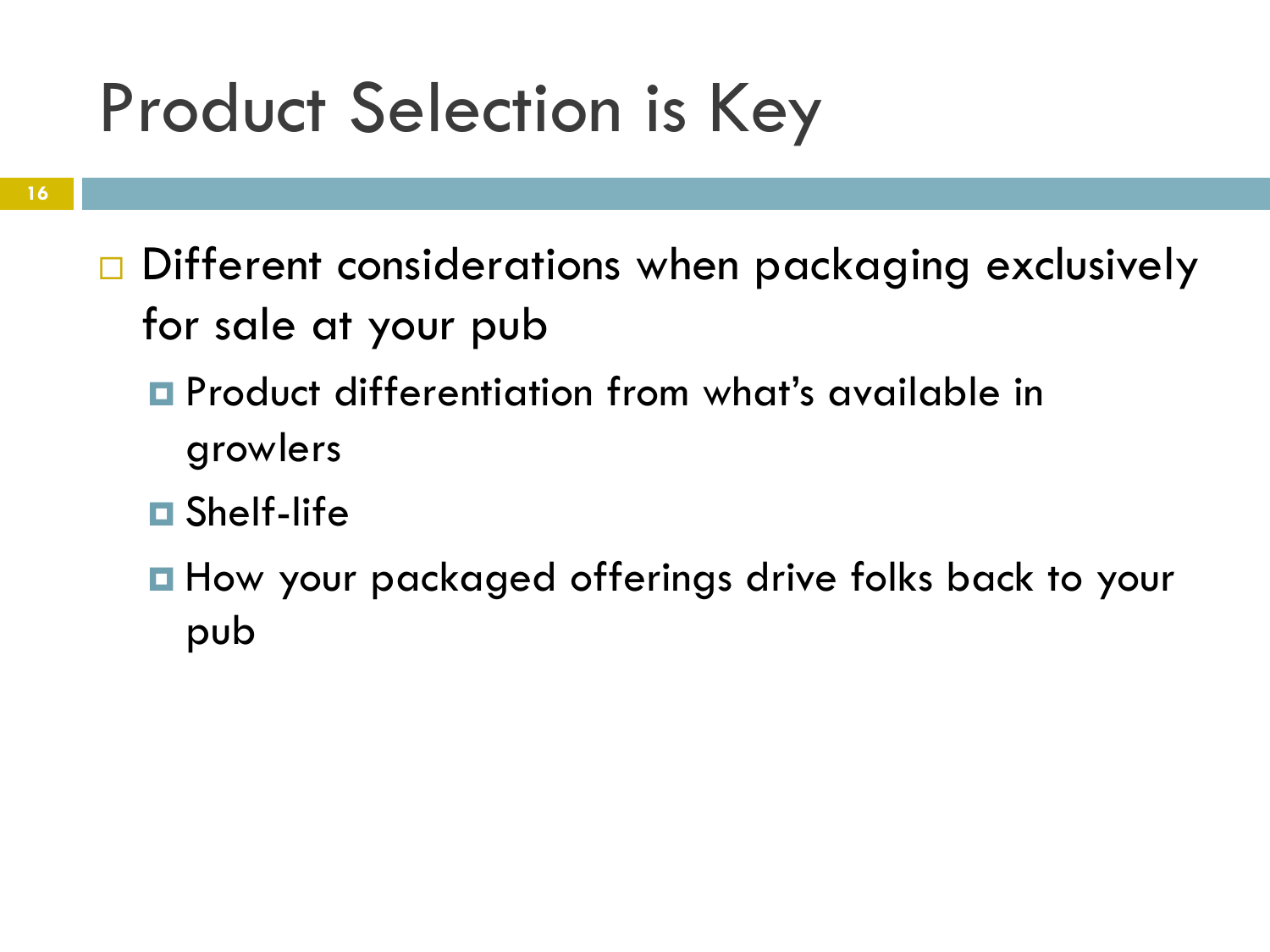# Brewery Exclusive Bottle Releases

- $\square$  Double-edged sword: huge crowds/ potentially angry people. If you do these right, they'll still be your most stressful days of the year
	- **□** Helpful hints: come up with a transparent, simple and fair policy for dealing with huge crowds
	- Make sure beer is worthy
	- **E** Provide lots of water
	- **□** Staff up
- $\Box$  Properly executed, these can be great reputation builders
- $\Box$  Definitely great revenue generators



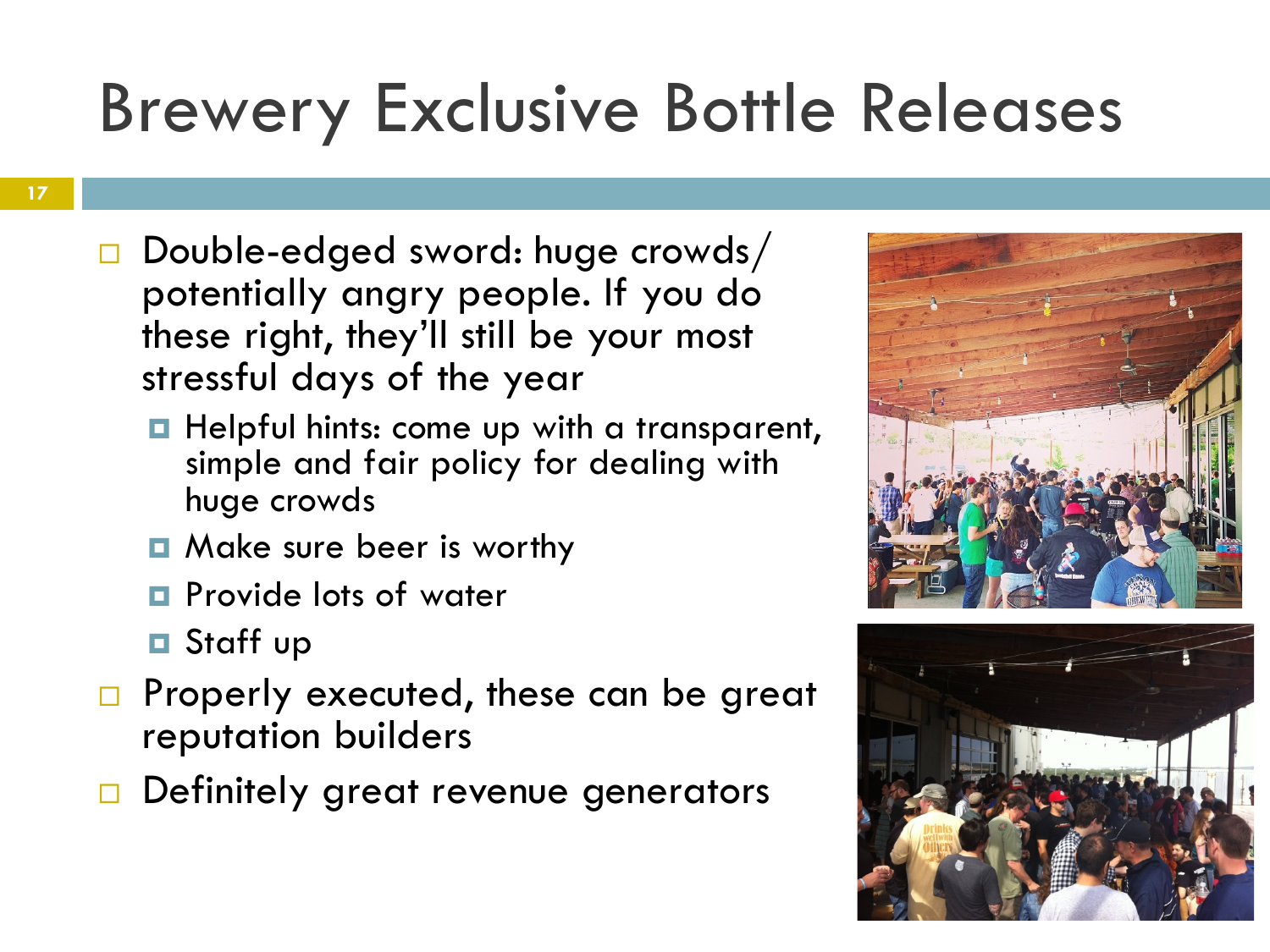### Legal Considerations

- **18**
- $\square$  TTB Label Approval not required (by the TTB) for packaged products sold within the state (note, your state ABC may still require you obtain TTB label approval)
- $\square$  State label approval will vary state-by-state, check with your local ABC
- $\Box$  Required statements/warning/declarations
- $\Box$  Be sure to check your local/state rules for sales of packaged product – hours may differ from onpremise sales